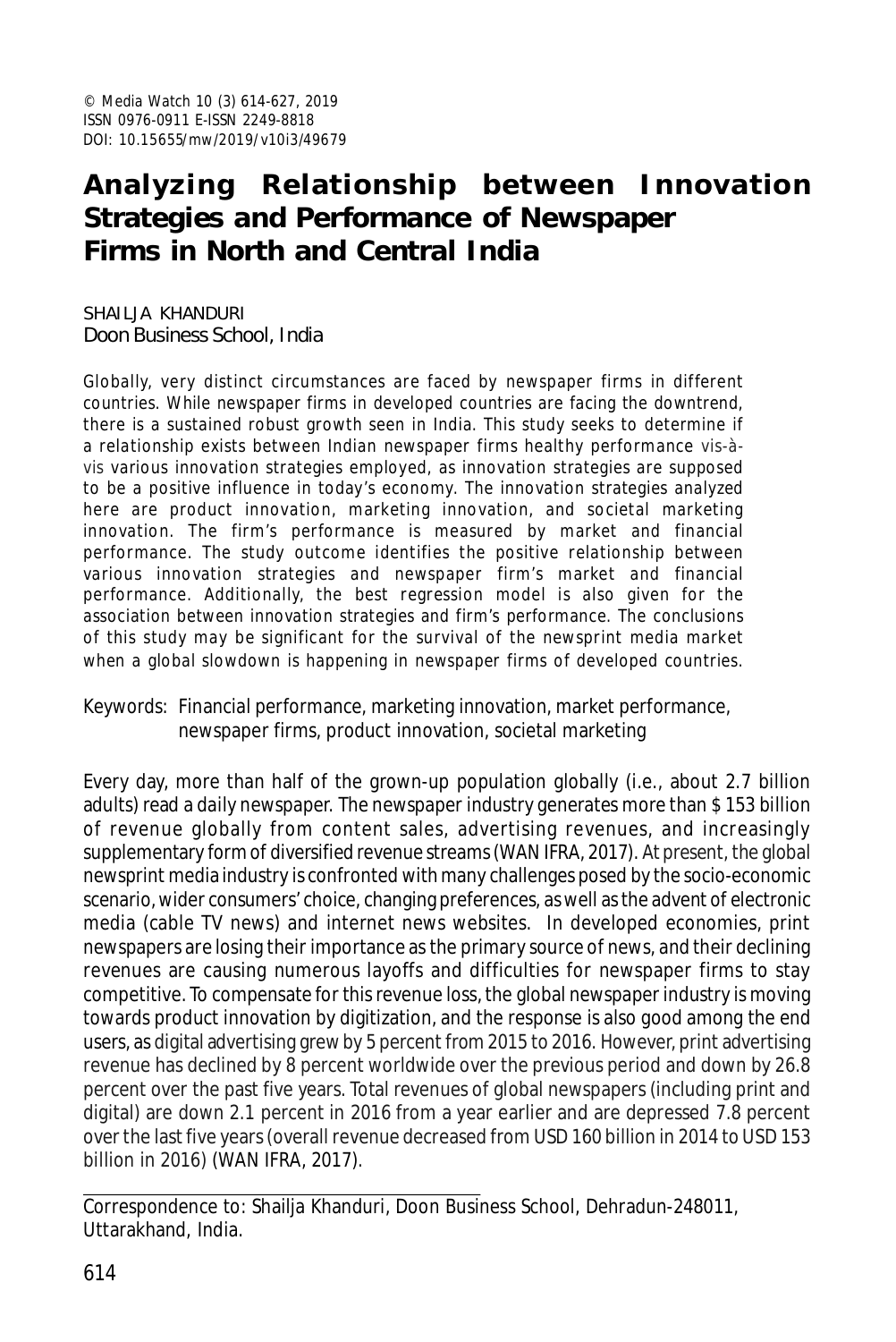Despite global downswing, the newspaper industry in India has been successful and maintained its advancement with increased circulation and readership. With more than 337 million copies sold every day, India is the largest newspaper market in the world (WAN IFRA, 2017). This is almost twice the circulation in China and about eight times more than in the USA. There is 71.51% increase in newspaper circulation numbers for India (highest for any country) from 2012 to 2016, while in the same period; USA newsprint media market reported a negative growth of 10.70 percent. With the exception of few countries; Portugal (in Europe), India, China, Indonesia, Malaysia, Thailand (all in Asia) and Chile and Mexico (in South America), most countries show a negative growth in circulation number, during the period of 2012 to 2016 (WAN IFRA, 2017).

A note of caution though; for the first time in Indian readership survey (IRS-2017 MRUC, 2018), '*No English language daily featured among India's ten most read dailies.'* While a Hindi newspaper (Dainik Jagran) topped the IRS-2017 list with more than 70 million dailies circulation per day, the top English newspaper (The Times of India) claimed a distant 11<sup>th</sup> rank, with 13 million copies sold per day. A total of 6 Hindi newspapers and four regional language newspapers have more daily circulation than most read English language newspaper. The English newspaper in India showed only a 10% increase in subscription during last four years (total circulation of 28 million in 2017), while the Hindi language dailies showed a huge 45% rise in its numbers (total circulation of 176 million in 2017). This should be worrying for newsprint media in India as an English newspaper in India are subscribed by the affluent society, and a smaller proportion of growth for English dailies may be telling a bitter truth; the educated and affluent Indians are switching to some other source of news media (TV cable news, news websites or social media). It may be suggesting a trend that as the smartphone and internet availability gains momentum, more and more people may switch towards another medium in place of newsprint media.

Nonetheless, the most important aspect of newsprint media in a democracy like India, where almost 39% of Indians read newspaper (IRS-2017 MRUC, 2018), is the association between the principled journalism and successful democracy, where free and fair journalism makes sure that its role of impartial arbiter would ward off the motivated onslaught of data mining companies and social media platforms during election times. A specific case study could be the 2016 elections in a mature democracy like the USA and the influence of hired data mining companies and compromised social media sites (Lewis & Hilder, 2018; Gopalkrishnan, 2018). If the Indian newsprint media goes into decline like in the developed world, it may face the heat of cost-cutting. This could lead to leaner journalism in the future – and perhaps less ethical and principled workforce, whose sole objective would be achieving the commercial targets. This could hurt the Indian democracy, with biased, motivated, compromised, confusing, and misleading narrative propagated in the general public. Saving the newsprint media in India is therefore very much significant for saving Indian democracy. Still, the pertinent question here arises what different philosophy does newsprint media in India is following so that it can increase circulation, unlike developed countries. The increase in the distribution of newspaper dailies in India can be attributed to numerous facts, few of which are given below.

- (i) The faster rise in the overall population of India vis-à-vis developed nations, which is creating an ever-growing market for every successful business commodity, as Indian population grew at the rate of 1.26% during 2010-2015, while USA population increased at a rate of 0.75% in the same period (Population Growth Rate, 2018).
- (ii) The increase in literacy level and better living standards in the general population of India, after globalization in 1990's era. A new study has found out that the Indian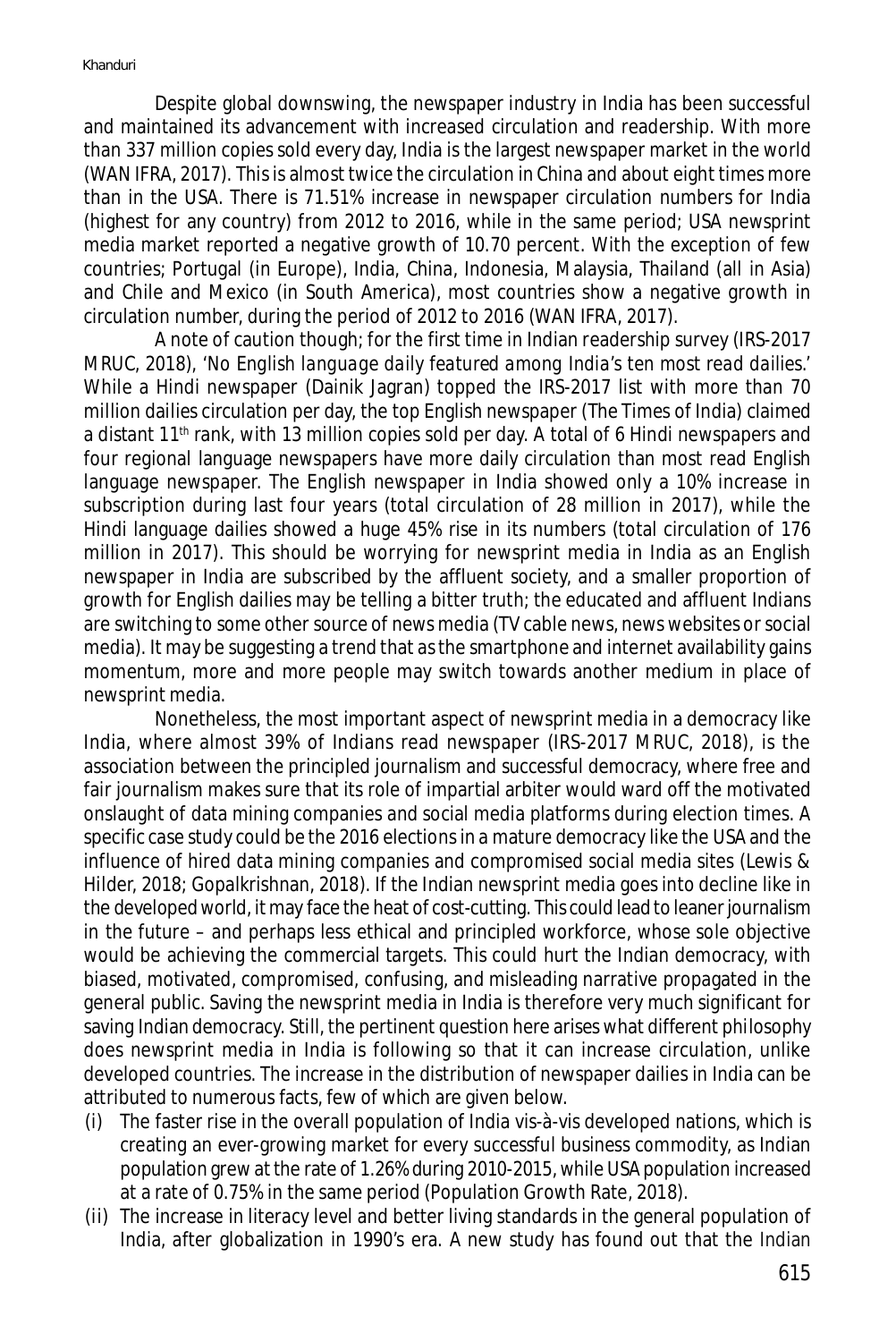middle class doubled in size over eight years, from 300 million in 2004 to 600 million in 2012 (Karnik, 2016). A developing nation with a healthy GDP growth like India is expected to show a strong rise in newspaper circulation, for example, China (28.21% rise in newspaper circulation during period of 2012-2016) (WAN IFRA, 2017).

- (iii) A vibrant democracy like India also has a positive effect on newspaper circulation as people want to be more aware of the current political tendencies and government policies.
- (iv) Another important reason for newsprint media healthy growth in India could be ascribed to still unsaturated newspaper circulation and internet reach. The newspaper circulation in the USA has almost complete reach since last many decades, but the same is not true for India. Furthermore, in India, the population of adult internet users is only 41% in 2016, while almost 92% of the adult population in the USA uses the internet. The higher internet reach provides the option of surfing the news websites and hence print news media is showing a decline in the USA, whereas most of the Indian populace is still dependent on print media for news (WAN IFRA, 2017).
- (v) Newsprint media in India still has the advantages of ease of access, availability at home, competitive pricing, being part of daily routine, original reporting, professional editing and packaging, customized sections and pull outs over digital media.
- (vi) Newsprint media has the power of written words over the cable TV news and digital news platforms. A recent survey by authors among middle-class, educated, adult Indians have shown that 55% respondents trust newsprint media, 29% trust cable TV news, 11% trust news websites and only 5% population trust social media sites for accurate and reliable news. Henceforth, the dynamics of fake news dissemination in online communities is a vastly debated contemporary topic in India and all over the world (Berduygina et al., 2019; Bharali & Goswami, 2018; Farooq, 2018; Shafi & Ravikumar, 2018).
- (vii) An increase in Indian newspaper industry may also be attributed to the fact that print media in India has always been creative, knowledgeable helpful and always been appealing to the readers through a range of innovative marketing and selling tactics (Kukreti & Sharma, 2016). According to the world news media outlook 2017 reportinnovation research group, the greatest risk to a newspaper company's future success is a reluctance to innovate, (WPT, 2017). This survey among newspaper firm's employees confirms the positive perception of innovation in the domain of the newspaper industry. Assessing the relationship of innovation strategies with the newsprint media firm's market and financial performance is the topic of the present study.

There is an adage that any economy will be dilapidated if it produces no managerial innovations. Management expert Peter Drucker (1985) has stated that 'if an established organization, which in this age necessitating innovation, is not able to innovate, it faces decline and extinction.' The corporate firms watch the changing taste and inclinations of the people closely to take benefit before a competitor and leverage it in the market as the source of competitive advantages to meet its objectives(Barney, 2000). Numerous economists and marketing researchers have tried to comprehend motivations behind innovation strategies (Aghion et al., 2005; Arrow, 1962; Gilbert, 2006; Nickell, 1996; Scherer, 1967; Schumpeter, 1942). Further, it is broadly agreed that market orientation and innovation strategies can lead to increased organizational performance (Narver & Slater, 1990; Jaworski & Kohli, 1993).

The role of innovation is more vital for a firm operating in an oligopolistic market, such as newsprint media market. Newspaper firms in India have adopted strong market orientation and innovation practices (Khanduri & Sharma, 2013). Nevertheless, despite the growing interest in innovation strategies, no systematic research to date has examined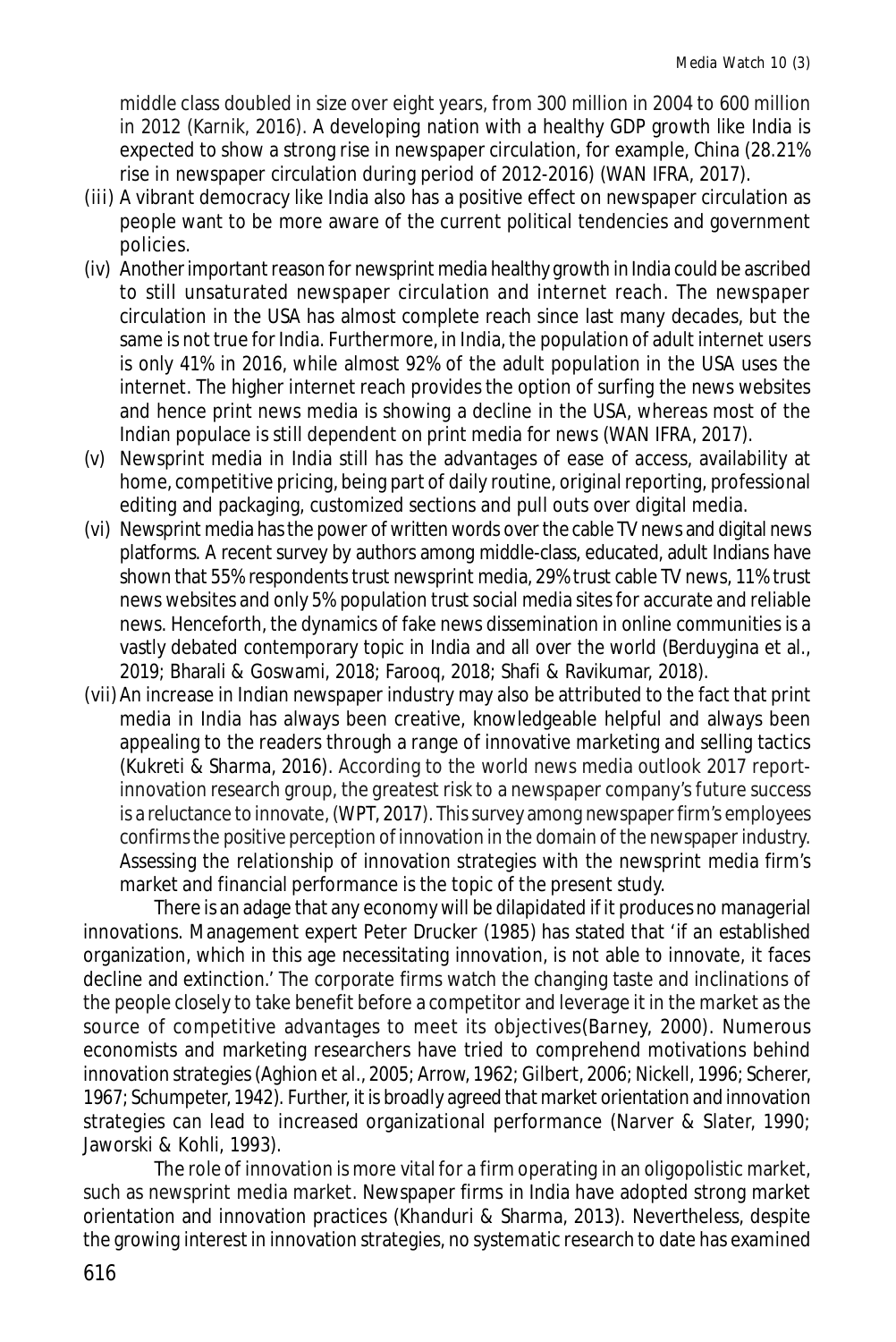its role and impact in the newspaper industry in India. This paper seeks to determine if a relationship exists between a firm's performance vis-à-vis innovation strategies developed by Indian newspaper firms. More specifically, the study proposes to test the relationship (if any) between marketing innovation strategies (product innovation, marketing innovation, and societal marketing ), and market and financial performance (market share –advertising, market share– readers, customer retention, attracting new customers, building a positive, newspaper image, sales growth and profit). The Indian newsprint media sector, with 1,18,239 registered publications (17,573 in newspaper category) as on 31 March 2018 (RNI, 2019), is particularly worthy of study, as it has a large fiscal impact on the economy of India. But more important than the economic aspect, the newsprint media also has very significant socio-political aspects in setting the narratives and general public perception in India, which makes it a very important part of the fourth pillar of the Indian state.

## **Methodology**

# *Sampling Adequacy and Questionnaire Design*

The study is based on primary data that is collected from the newsprint media firm's senior-level marketing managers through questionnaires administered personally as well as electronically. The statistical analysis software program used in the present study is SPSS (IBM SPSS). The sample was randomly selected from the newspaper firms operating in the north and central India. We have collected the data using survey questionnaires. A total of 211 questionnaires were distributed, and 31 responses were received over six months. The basic constructs and measures are adopted from existing and well-established scales within the literature (see Table 4). Multiple scales were available, so we compared and evaluated them for deciding the most appropriate measurement for a construct, in the newsprint media field. A pilot survey was done with the help of an exhaustive questionnaire. It was conducted among nine non-sample key-informants, who had sufficient knowledge and experience in the newspaper media industry. The surveyed included marketing managers of newsprint media, marketing head of FM channel (owned by newspaper firm), senior newsprint media editors, and owner of key advertising firms associated with newspapers. The exercise was carried out to build a compact questionnaire and to validate the items used for each construct which would lessen the response bias and measurement slip-up in the sample (Kumar et al., 1993). We found a satisfactory response from the field and then restructured our questionnaires for each construct. After this, we conducted the actual survey by personal delivery and questionnaire posting by emails to marketing heads of various newsprint media firms in the north and central India, and their responses were acquired by personal interviews, telecalling and electronic mails.

The questionnaire is divided into three sections, A, B, and C. The first Section-A contains questions on the newspaper firm's basic information. The second Section-B, contains questions on the objectives of the research study. It contains questions on product innovation, marketing innovations, and societal marketing practices strategy parameters. Section-C contains questions on the performance of newspaper firms (dependent variable) in two different segments; market performance and financial performance. The financial performance includes two items regarding sales growth (circulation) and profit (net income). The market performance is evaluated by questions on market share – reader, market share – advertising, customer retention, attracting new customers, and building a positive newspaper image.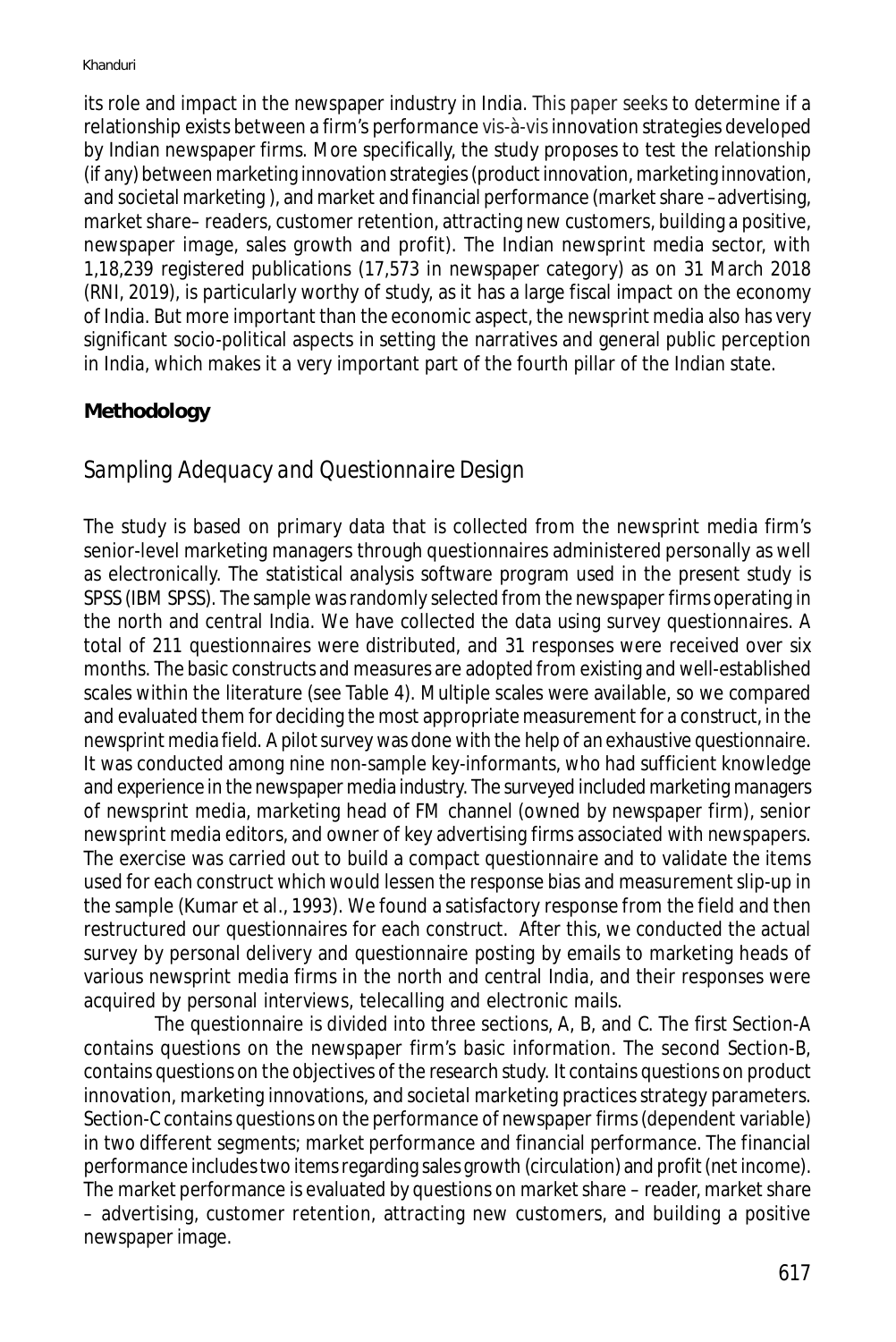*Product innovation:* Product innovation constitutes of the introduction of a good or facility that is entirely novel or considerably enhanced concerning its features or envisioned uses; including noteworthy enhancements in technical and procedural specifications, integrated software, modules and constituents, customer ease of handling or other functional characteristics (OECD OSLO Manual, 2005). In the newspaper industry, various product innovations such as the use of 3D technology, product bands attached to the newspaper, half-tabloid publications for commuters, perfumed newspaper, etc. are regularly adopted. Our questionnaire responses were measured on a 5-point Likert-scale. The original questionnaire consisted of 6 questions which were reduced to final four questions after Cronbach's alpha test (alpha =  $0.723$ ) to increase the reliability, as shown in Table 1.

Table 1. Product innovations construct

Our newspaper firm introduces several significant changes to the design and presentation of the newspaper every year.

Our newspaper firm launches numbers of new newspaper supplements every year With NPD (new product development), our newspaper firm explores/enters new markets segments.

Our newspaper firm has employed a significant number of people dealing with innovations in newspaper presentation.

*Marketing innovation:* Marketing innovation constitutes of employment of a novel promotion method involving noteworthy alterations in merchandise design or packaging, product advertising, product valuing, and placement of produce. Market innovation plays a crucial role in achieving market requirements and positively responding to market prospects (OECD OSLO Manual, 2005). The newsprint media employs various marketing innovations like offering discounts, giving vouchers, printing large display ads inside newspapers, setting up display booths and hoardings at high-traffic areas, incentives on subscriptions, organizing events, contests or cultural nights, etc. Our questionnaire responses were measured on a 5-point Likert-scale. The original questionnaire consisted of 4 questions which were reduced to the final three questions after Cronbach's alpha test (alpha = 0.812) to increase the reliability, as shown in Table 2.

Table 2. Marketing innovations construct

Our newspaper firm employs a significant number of people to cater to the latent needs of the current customers and potential customers

Our newspaper firm employs innovative methods to attract new and, potential customers /readers

Our newspaper firm stands first in the market to introduce new promotion and advertising tools.

*Societal marketing innovations:* The societal marketing idea comprises of firm's task to decide the requirements, desires, and interests of an objective market and to supply the anticipated goods more meritoriously and professionally than other players in a way that conserves or improves the customer's and the society's welfare (OECD OSLO Manual, 2005). The societal marketing notion hosts business's community accountability into marketing practices (Kotler & Keller, 2012). The societal marketing concept is very well adopted by newspaper firms in India. Various campaigns are conducted by newspaper firms all-around the year, on the concepts of green initiatives, cleanliness, women education, eye-donation, saving rivers, student achievers, promoting art and artists, save electricity, save water, No TV day, against air pollution, against noise pollution, campaign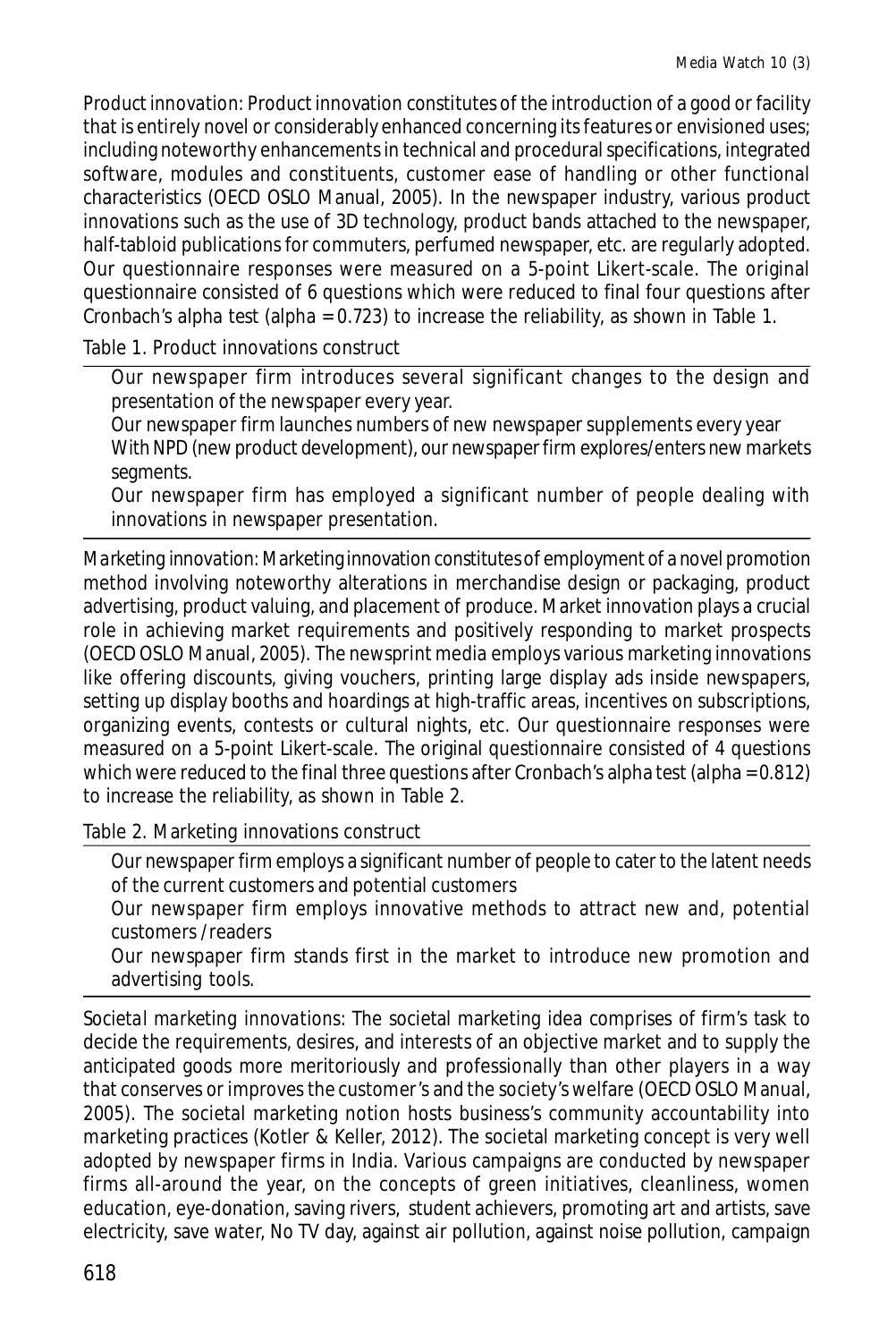against female foeticide, etc. to name a few. Our questionnaire responses were measured on a 5-point Likert-scale. The original questionnaire consisted of five questions which were reduced to the final four questions after Cronbach's Alpha test ( $\alpha$  = 0.859) to increase the reliability, as shown in Table 3.

Table 3. Societal marketing innovations construct

Our newspaper firm actively conducts social awareness campaigns every six months Our firm spends considerable money on public relations Our firm donates money to charity Our firm actively invests resources and money in activities outside its business which aim to benefit the community

The majority of newspapers are privately held companies and do not report their financial statements. Thus, self-reporting is the only way to get hold of financial performance. Nevertheless, subjective measures like self-reporting and judgemental assessment are demonstrated to be consistent with objective measures of the market and financial performances (Dess & Robinson, 1984; Jaworski & Kohli, 1993; Piacentini et al., 2000; Weezel, 2009). A 7-point Likert-scale is used for each response in a firm's performance study. Considering the two different types of performance (market and financial) allow for a more comprehensive analysis of the results (Dess & Robinson, 1984).

The operating period considered in this study of the newspaper firms is three years (i.e., 2014 - 2017), as economic cycles have an impact on the performance of media firms (Venkatraman & Ramanujam, 1986). Table 4 summarizes the number of a distinct group of items used in the study, the actual number of question items in the various constructs, literature source of constructs and the Likert's scale type used in the questionnaire design.

| Group of items                                                                                   | <b>Items</b>       | Source                                                                                                                                    | Scale type                                                             |
|--------------------------------------------------------------------------------------------------|--------------------|-------------------------------------------------------------------------------------------------------------------------------------------|------------------------------------------------------------------------|
| <b>Innovation Strategies</b><br>Product Innovation<br>Marketing Innovation<br>Societal Marketing | 11<br>4<br>4<br>4  | Dess & Robinson , 1984; Fazhoglu<br>et al., 2016; Fiol, 1991; Jaworski<br>& Kohli, 1993; Kaiser, 1974;<br>Karlsson&Tavassoli, 2015; Kocak | $1 =$ strongly<br>disagree, $5 =$<br>strongly agree                    |
| Financial-based<br>performance measures<br>Market-based<br>performance measures                  | $\mathcal{P}$<br>5 | et al., 2017; Narver & Slater, 1990;<br>Ramanujam & Venkatraman,<br>1984; Saif, 2015; Tuan et al, 2016;<br>Wu, 2003;                      | 1=much worse<br>$7=1$ much better<br>$1 = much worse$<br>7=much better |

#### Table 4. Measurement items and sources

### *Analysis*

After Cronbach's Alpha test, we conducted the principal components analysis (PCA) on various constructs to reduce the dimension and get the principal components (or factors) representing the construct (Picard, 2002). For product innovation construct, one factor is extracted, so we retained the name for the factor. Although the Kaiser-Meyer-Olkin (KMO) test value of 0.575 is miserable for sampling adequacy, Bartlett's Test of Sphericity (BTS) gave a significance value of 0.000 (less than 0.05). Kaiser criterion is fulfilled by just 1 factor with an eigen-value of 2.263, and the total variance explained by the extracted factor is 56.584% (Cemy & Kaiser, 1977; Costello & Osbome, 2005). For marketing innovation construct, the Kaiser criterion is fulfilled by just 1 factor with an Eigen-value of 2.213 and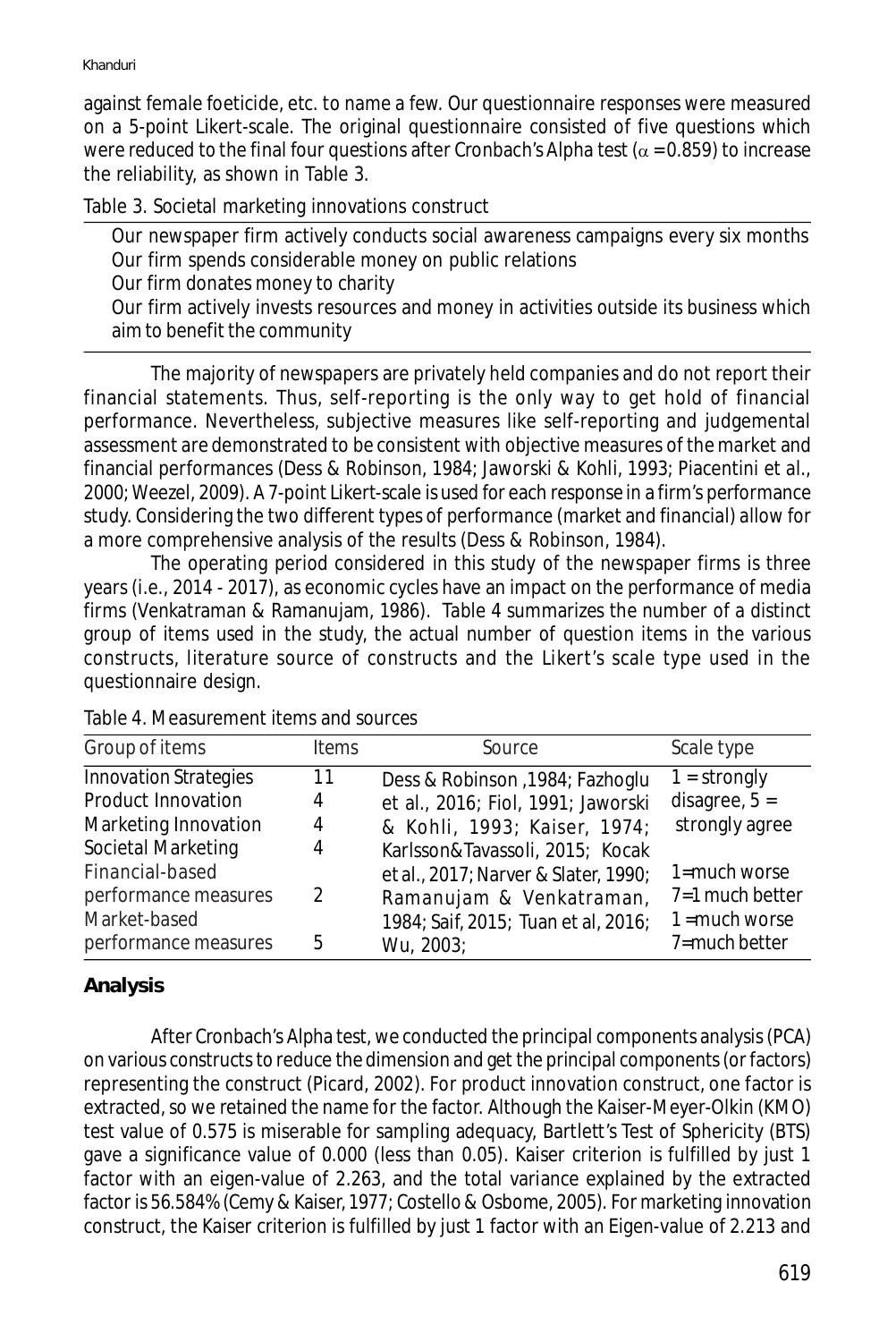the total variance explained by the extracted factor is 73.756. The KMO test value of 0.591 is miserable for sampling adequacy, but the BTS gave a significance value of 0.000. For societal marketing innovation construct, KMO test value of 0.812 is meritorious for sampling adequacy, and the BTS gave a significance value of 0.000. Kaiser criterion is fulfilled by 1 factor with an Eigen-value of 2.859, and the total variance explained by the extracted factor is 71.472 percent.

For market performance construct, KMO test value of 0.689 is mediocre for sampling adequacy, and the BTS gave a significance value of 0.000. Kaiser criterion is fulfilled by 1 factor with Eigen-value of 3.556, and the total variance explained by the extracted factor is 71.126%. For financial performance construct, KMO test value of 0.500 is miserable for sampling adequacy, but the BTS gave a significance value of 0.000. Kaiser criterion is fulfilled by just 1 factor with Eigen-value of 1.788, and the total variance explained by the extracted factor is 89.421%.

### **Hypotheses**

Although there are various reported results available on innovation strategies positive influence on firm's performance in various industries (Table 4), however the findings from existing studies differ in many respects which suggests that there is the need for further research. Further, there is no literature available concerning the effect of innovation strategies on firms' performance for the newspaper industry in India, which necessitates a rigorous analysis for the same and is motivation for present work.

A cross-sectional multiple regression study is performed on the dependent variables (*MP*= Market performance, and *FP*= Financial performance), where the independent variables are various innovation strategies undertaken by newspaper firms (*PI*= Product Innovation, Market Innovation= *MI*, and Societal innovation=*SI*).

Four-variable multiple regression model is specified for both the dependent variables in this study. Under the purpose of this study, to find out the relationship between various innovations strategies on firms' performance, we have stated two hypotheses. The first regression null hypothesis articulates that there is no statistically significant relationship between the various innovation strategy acquired by the newspaper firms and newspaper firms' market performance.

Null Hypothesis **H0<sup>a</sup>** : Innovation strategies (*PI*= Product Innovation, Market Innovation= *MI,* and societal innovation= *SI*) are not related to firms' market performance.

Where 
$$
MP = \beta_0 + \beta_1 x Pl + \beta_2 x Ml + \beta_3 x Sl + \varepsilon_1
$$
 (1)

Such that HO<sub>a</sub>:  $\beta_1 = \beta_2 = \beta_3 = 0$ .

Alternate Hypothesis H1 $_{\text{\tiny s}}$ : Innovation strategies are associated with firm's market performance.

H1<sub>a</sub>:  $\beta_1 \neq 0$  or  $\beta_2 \neq 0$  or  $\beta_3 \neq 0$ .

The second null hypothesis states there is no statistically significant relationship between the various innovation strategy acquired by the newspaper firms and newspaper firms' financial performance.

Null hypothesis **H0<sup>b</sup>** : Innovation strategies (*PI*= Product Innovation, Market Innovation= *MI*, and Societal innovation = *SI*) are not related to firms' financial performance.

Where 
$$
FP = \beta'_{0} + \beta'_{1}x \, PI + \beta'_{2}x \, MI + \beta'_{3}x \, SI + \varepsilon_{2}
$$
 (2)  
Such that  $HQ_{6}: \beta'_{1} = \beta'_{2} = \beta'_{3} = 0$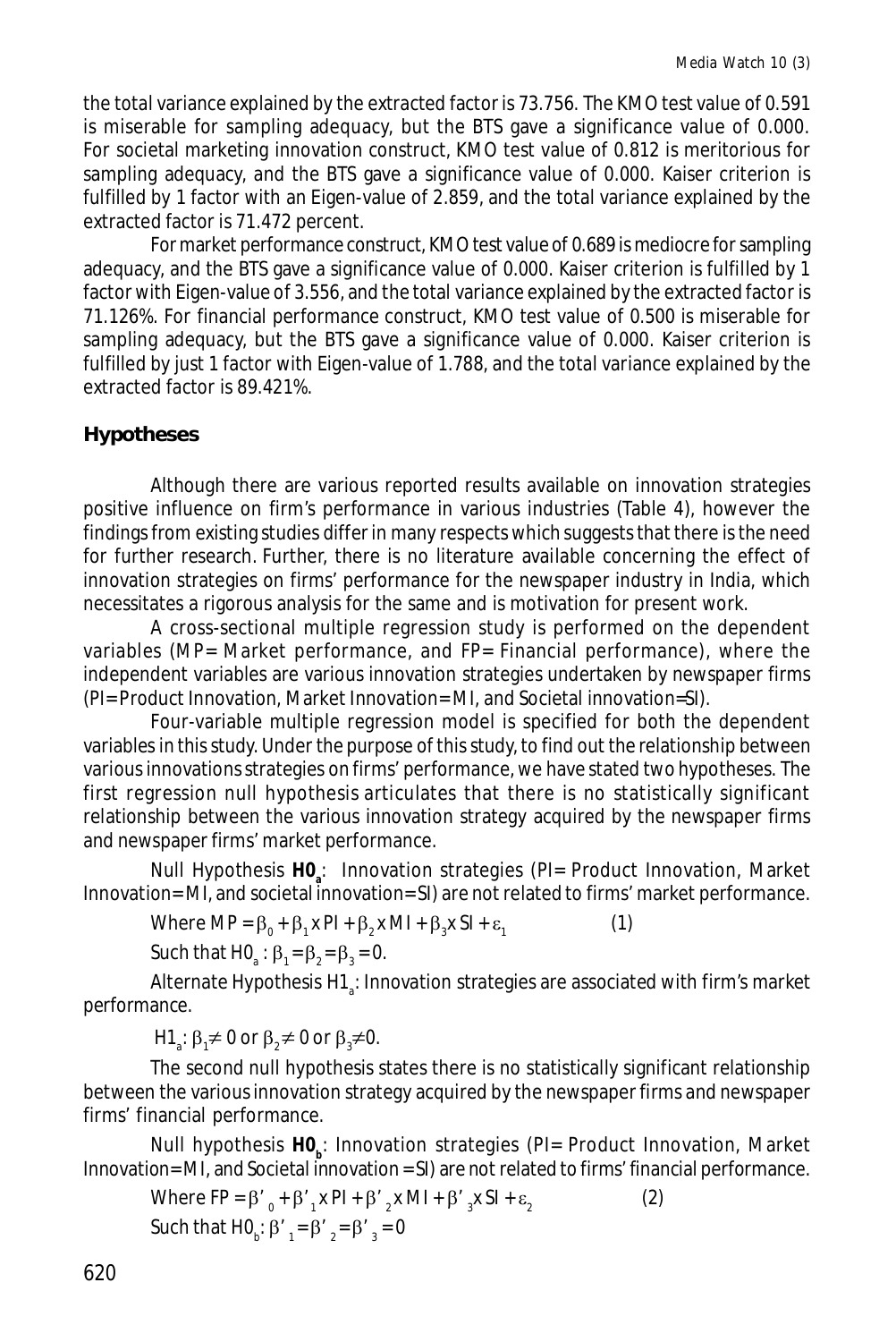Alternate hypothesis **H1<sup>b</sup>** : Innovation strategies are associated with firm's financial performance.

H1<sub>b</sub>: β'<sub>1</sub>≠ 0 or β'<sub>2</sub>≠ 0 or β'<sub>3</sub>≠ 0

#### **Results**

We have regressed the dependent variable of market performance (of newspaper firms in our response sample) on three independent variables constituting innovation strategies (product innovation, marketing innovation, and societal marketing). To check the issue of multicollinearity, we have calculated the variance inflation factor (VIF), as given in Table5. The VIF values calculated are less than 3, and the tolerance value is greater than 0.3 for all three independent variables used in the model. So we can safely assume that our model does not suffer from the issue of multicollinearity.

Table 5. Summarized results for multi-collinearity analysis

| Test for Multicollinearity: Coefficients |                         |                                 |  |  |
|------------------------------------------|-------------------------|---------------------------------|--|--|
| Model                                    | Collinearity statistics |                                 |  |  |
|                                          | Tolerance               | Variance inflation factor (VIF) |  |  |
| Product innovation                       | .752                    | 1.330                           |  |  |
| Marketing innovation                     | .374                    | 2.674                           |  |  |
| Societal innovation                      | .439                    | 2.280                           |  |  |
| Dependent Variable: Market Performance   |                         |                                 |  |  |

Another important issue that could come up with cross-sectional data used in this study is of heteroscedasticity. Table 6 gives the results from heteroscedasticity analysis using Breusch-Pagan and Koenker test statistics. The test uses the null hypothesis of "no heteroscedasticity in errors." Therefore, if the significance value is less than 0.05, we have sufficient evidence to reject the null hypothesis. In case of *financial performance*, the Koenker and Breusch-Pagan tests significance value are more than 0.05, so we do not have sufficient evidence to reject the null hypothesis and can safely assume that the present model does not have heteroscedasticity. However, a sign-value of 0.039 for Koenker test (for small sample size) in case of *market performance* shows the heteroscedasticity, even though the Breush-Pagan Sig-value is 0.232.

Table 6. Heteroscedasticity analysis using Breusch-Pagan and Koenker test statistics for innovation and performance variables

| Heteroscedasticity analysis for market performance              |         |                     |       |
|-----------------------------------------------------------------|---------|---------------------|-------|
| Breush-Pagan and Koenker test statistics and significance-value |         |                     |       |
|                                                                 |         | Lagrange multiplier | Sig   |
|                                                                 | ΒP      | 4.285               | 0.232 |
|                                                                 | Koenker | 8.369               | 0.039 |
| Heteroscedasticity analysis for financial performance           |         |                     |       |
| Breush-Pagan and Koenker test statistics and significance-value |         |                     |       |
|                                                                 |         | Lagrange multiplier | Sig   |
|                                                                 | ΒP      | 3.643               | 0.303 |
|                                                                 | Koenker | 4.915               | 0.178 |
|                                                                 |         |                     |       |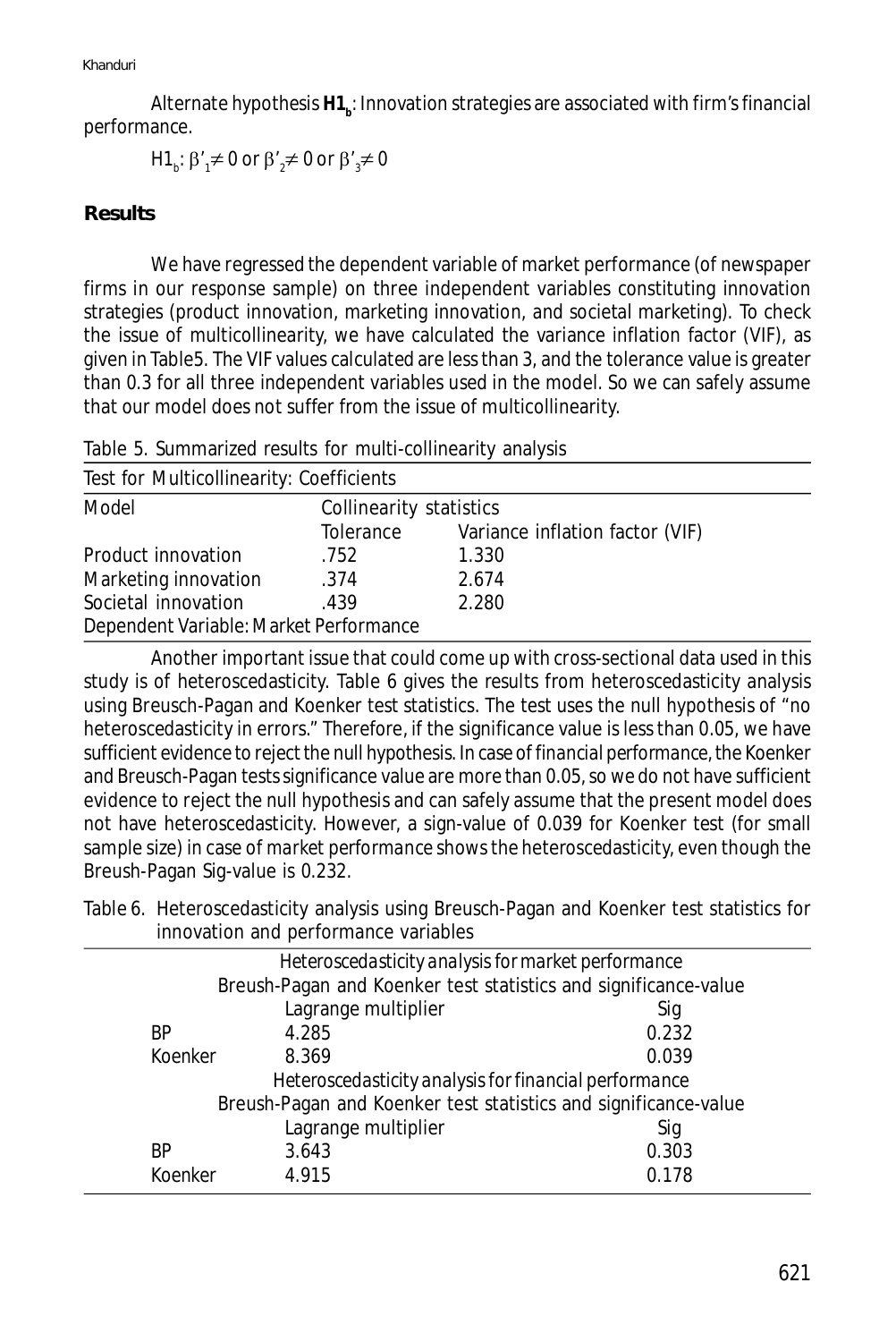Multiple regression analysis is then performed in SPSS and the vital test statistics for market performance regression is summarized in table 7 for null hypothesis **H0<sup>a</sup>** . The F statistics of 11.793 (p-value = 0.000) indicates that the regression, as a whole, is statistically significant. The coefficient of determination (adjusted R<sup>2</sup> ) suggests that about 51.9% of the variation in market performance is explained by the three explanatory variables, combined. The prediction model is specified as follows:

*MP*= 0.00 + (0.540 *PI*) + (0.288 *MI*) + (0.123 *SI*) (3)

Where  $\beta_{20}$  = 0.00,  $\beta_{1}$  = 0.540,  $\beta_{2}$  =0.288 and  $\beta_{3}$  = 0.123.

Table 7. Summary of regression for innovation strategies and market performance.

| Regression Results for market performance |                                 |         |       |
|-------------------------------------------|---------------------------------|---------|-------|
| Adjusted R-squared                        |                                 | f-value | Sig.  |
| 0.519                                     |                                 | 11.793  | 0.000 |
|                                           | Standardized Coefficient (Beta) | t-Stat  | Sig.  |
| Intercept                                 |                                 | 0.000   | 1.000 |
| <b>PI</b>                                 | .540                            | 3.698   | 0.001 |
| MI                                        | .288                            | 1.390   | 0.176 |
| <sup>SI</sup>                             | .123                            | 0.643   | 0.526 |

As the standardized beta coefficients for the three independent variables are non-zero and the *p*-value = 0.000 for f statistics, we have enough evidence to reject the null hypothesis **H0<sup>a</sup>** and may conclude that there is a *statistically significant relationship* between innovation strategies and newspaper firms market performance. However, the test of significance for independent variables (measured by the t statistics) shows that only product innovation (*PI*) is statistically significant, while marketing innovation (*MI*) and societal marketing innovations (*SI*) are not significant, for market performance regression. It may be pertinent to mention that the correlation coefficient between *MI* and *SI* is found to be quite high (0.7099). However, we cannot infer the lack of statistical significance for *MI* and *SI* to multicollinearity, as multicollinearity does not seem to exist in our analysis.

In other words, only product innovation contributes meaningful information in the prediction of a newspaper firm's market performance. The sign of the standardized beta coefficient for all three independent variables is consistent with prior expectation. Taking a standardized beta coefficient for *PI* as an example, it suggests that with every increase of one standard deviation in product innovation, the newspaper firm's market performance rises by about 0.54standard deviations.

Similarly, multiple regression analysis for null hypothesis **H0<sup>b</sup>** and the vital test statistics is also summarized in Table 8. The f statistics of 12.709 (*p*-value = 0.000) indicates that the regression, as a whole, is statistically significant. The coefficient of determination (adjusted  $R^2$ ) suggests that about 53.9% of the variation in financial performance is explained by the three explanatory variables (*PI*, *MI* and *SI*), combined. The prediction model is specified as follows:

$$
FP = 0.00 + (0.614 \times PI) + (0.135 \times MI) + (0.249 \times SI)
$$
 (4)

Where 
$$
\beta'_{20} = 0.00
$$
,  $\beta'_{21} = 0.614$ ,  $\beta'_{22} = 0.135$  and  $\beta'_{23} = 0.249$ 

Table 8. Summary of regression for innovation strategies and financial performance

| Regression results for financial performance |                                 |        |       |
|----------------------------------------------|---------------------------------|--------|-------|
| Adjusted $R^2$                               | <i>f</i> -value                 | Sig.   |       |
| 0.539                                        | 12.709                          | 0.000  |       |
|                                              | Standardized coefficient (Beta) | t-Stat | Sig.  |
| Intercept                                    |                                 | 0.000  | 1.000 |
| PI                                           | 0.614                           | 4.294  | 0.000 |
| MI                                           | 0.135                           | 0.667  | 0.510 |
| <b>SMI</b>                                   | 0.249                           | 1.331  | 0.194 |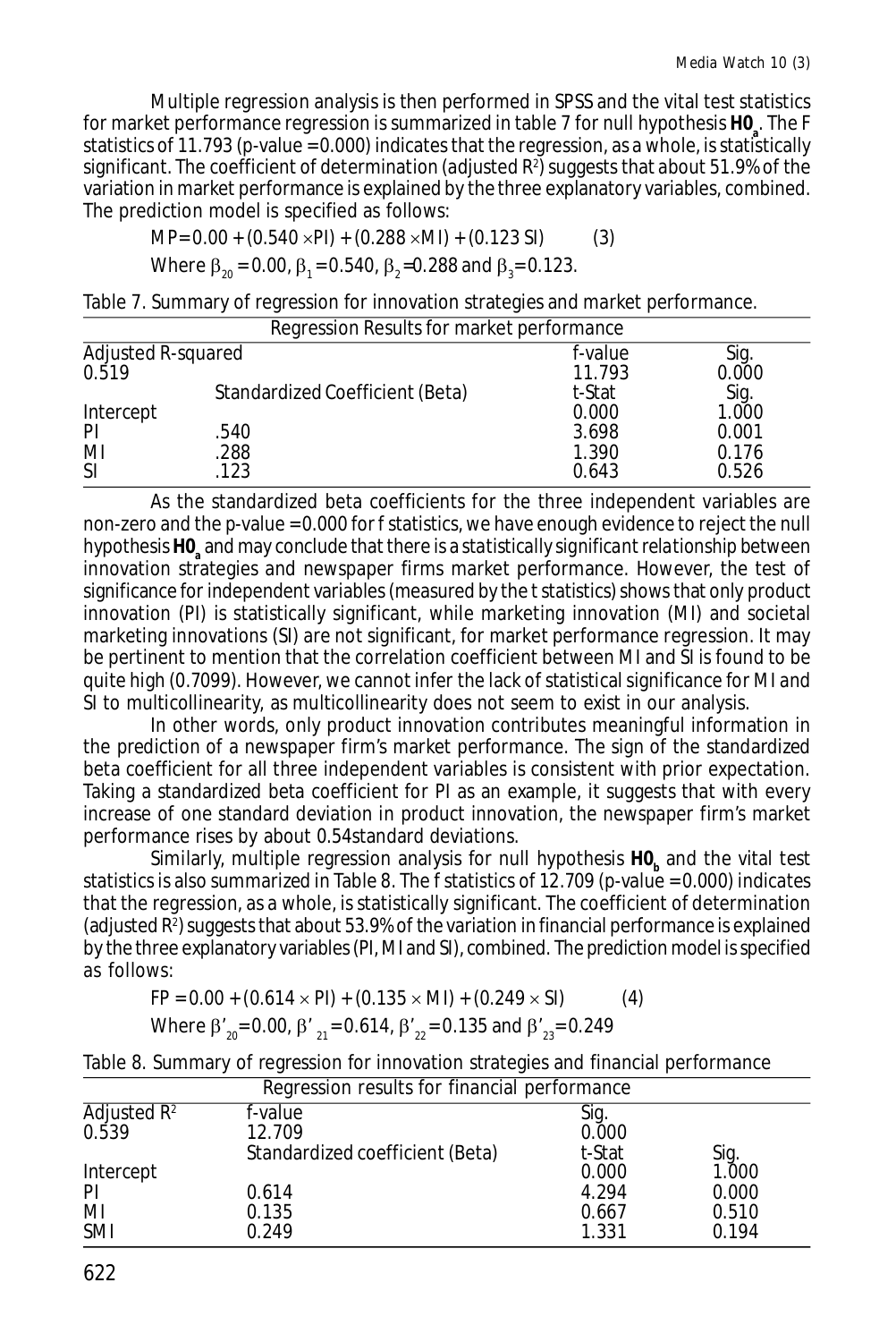As the standardized beta coefficients for the three independent variables are non-zero, and the *p*-value = 0.000 for *f* statistics, we have enough evidence to reject the null hypothesis **H0<sup>b</sup>** and conclude that there is a statistically significant relationship between innovation strategies and newspaper firms' financial performance. The test of significance for independent variables (measured by the 't' statistics) show that only product innovation (*PI*) variable is statistically significant, while marketing innovation (*MI*) and societal marketing innovations (*SI*) variables are not statistically significant, for financial performance regression. In other words, only product innovation contributes meaningful information in the prediction of a newspaper firm's financial performance. The sign of the standardized beta coefficient for all three independent variables is consistent with prior expectation. Taking a standardized beta coefficient for *PI* as an example, it suggests that with every increase of one standard deviation in product innovation, the newspaper firm's financial performance rises by about 0.614 standard deviations.

A further insight is attained by implementing the forward stepwise model selection method, where we have used the criteria of highest adjusted *R* <sup>2</sup>values, for entry/removal of variables in the model. A significance level of .05 is used and results for the best model according to adjusted  $R^{\scriptscriptstyle 2}$  values can be summarized as:

*For Market Performance Model:* The *f* statistics of 17.858 (*p*-value = 0.000) indicates that the regression, as a whole, is statistically significant. The highest adjusted  $\mathsf{R}^{\mathsf{2}}$  value of 0.529 (compared to adjusted  $R^{\scriptscriptstyle 2}$ = 0.519 when all 3 independent variables were included) is obtained for the regression model for *MP*. Here, *PI* is the dominant factor (with beta coefficient= 0.508, Sig-value = 0.001, importance= 0.632) and *MI* is the other independent variable sustained in the model according to 95% confidence level criterion (with beta coefficient = 0.387, significance-value= 0.008, importance= 0.368). The Koenker test statistic value is 6.983, and the sign-value is 0.030. As the significance-value for Koenker test is less than 0.05; we reject the null hypothesis of homoscedasticity. The best model for market performance is summarized as:

 $MP = (0.508 \times PI) + (0.387 \times MI)$  (5)

*For Financial Performance Model:* The *f* statistics of 19.222 (*p*-value= 0.000) indicates that the regression, as a whole, is statistically significant. The highest adjusted  $R^{\rm{z}}$  value of 0.548 (compared to adjusted  $R^2$ = 0.539 when all three independent variables were included) is obtained for the regression model for *FP*. Here, *PI* is the dominant factor (with beta coefficient= 0.661, sig-value= 0.000, importance= 0.788) and *SI* is the other independent variable sustained in the model according to 95% confidence level criterion (with beta coefficient= 0.343, sig-value= 0.009, importance= 0.212). The Koenker test statistic value is 4.544, and the sign-value is 0.103. As the Sig. value for Koenker test is more than 0.05; there is no evidence of heteroscedasticity. The best model for financial performance is summarized as:

 $FP = (0.661 \times n \text{ } P1) + (0.343 \times S1)$  (6)

#### **Discussion & Conclusion**

The present study examined if any relationship exists between innovation strategies and newspaper firm's market and financial performance (Hypotheses **H0<sup>a</sup>** and **H0<sup>b</sup>** ). The literature review in general has shown the significance of innovation in product strategy for firms other than newsprint media (Amabile et al., 1996; Bujis, 2013; Cronholm et al., 2017; Gumusluoglu et al., 2009; Hamel, 2006; Hamel, 2007; Jung et al., 2003; West et al., 1996). It has also been reported that a greater level of innovation results in higher market and financial performance for firms operating in different domains (Banbury & Mitchell,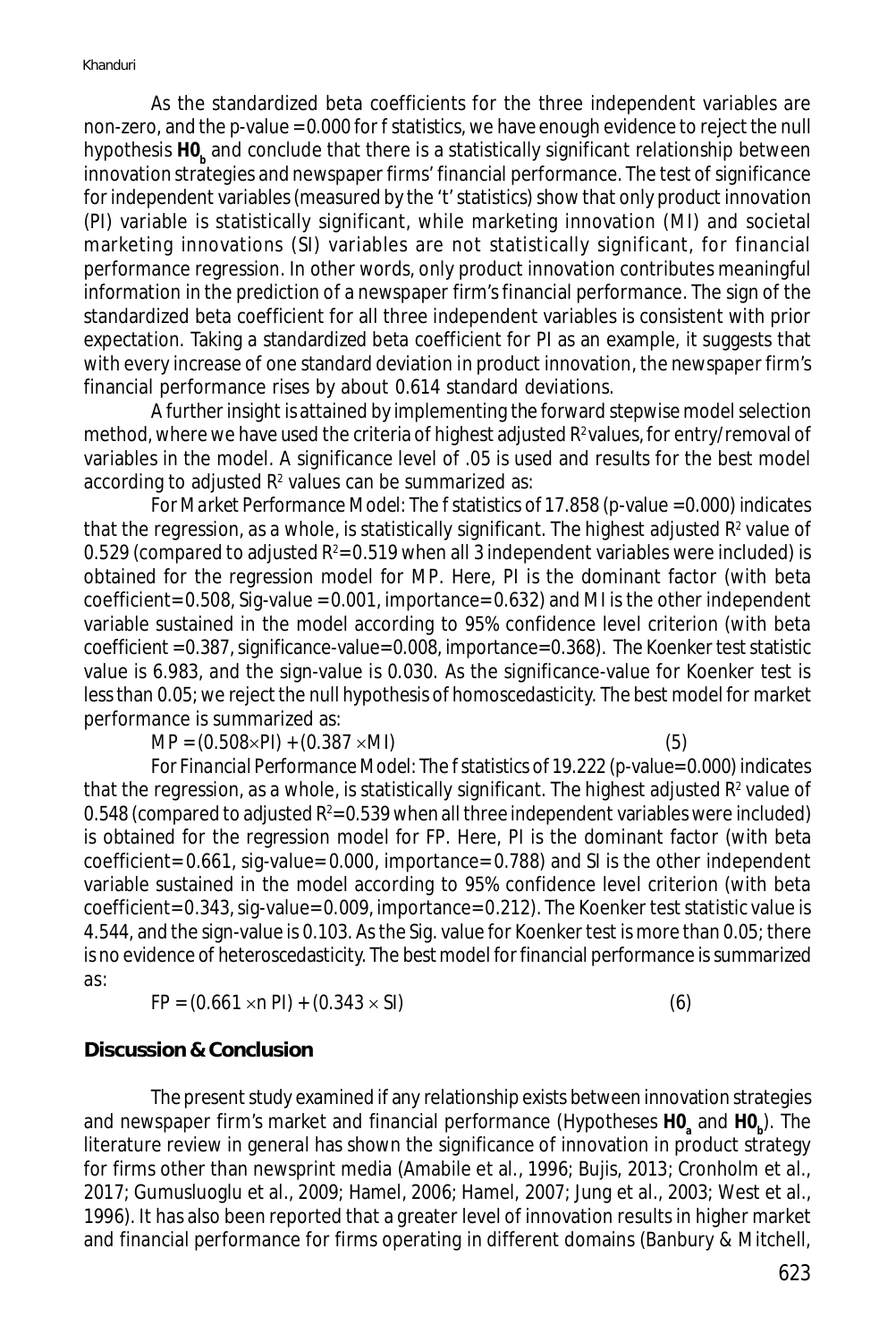1995; Birkinshaw et al., 2017; Caves & Ghemawat, 1992; Hansen et al., 2007; Low, 2006; Yamin et al., 1999). Further, Jaworski and Kohli (1993) have found the self-assessment results as a better predictor of firms' performance as they overcome the effect of time-lag in the estimation of firm performance due to orientation and innovation activities. The constructs for Organization's responsiveness (response design and response implementation) in their work is identical to the construct for innovation strategies used in the present work. So, the positive association between market orientation and firms' performance found in Jaworski and Kohli (1993)results are similar to the positive association of innovation strategies and firm performance found in the present work for self-assessed firm performance response. Altogether, the three innovation initiatives (product innovation, marketing innovation, and societal marketing innovations) account for about 50-55% of variations in the newspaper firms' market and financial performance scores.

This could be a positive message for the newsprint media firms globally to invest more in innovation strategies for overcoming the downtrend and survive in the turbulent times. The results suggest that newspaper firm's advertisement revenues, circulation numbers, loyalty of customers, increase in circulation, and the trust of consumers' surges more, if the product supplied is user friendly, efficient and best among the rivals, and there are enough efforts in terms of marketing innovations to make it more attractive to consumers. Further, the results hint at an increase in sales and profit of newspaper firm if it invests more in making its product best among rivals, user-friendly and efficient, while the newspaper firm also takes more interest in its social responsibilities and charity works. The results should be understood in the backdrop of present market performance model having slight heteroscedasticity while financial performance model is devoid of heteroscedasticity (Best Linear Unbiased Estimator, BLUE). Due to the reasonably high coefficients of determination in the regression, it may be possible to predict the trend in newspaper firms market and financial performance using the parameters estimates of present models, in the north and central India.

Another significant conclusion from the present study is quite intuitive and relates the market performance and financial performance. A correlation coefficient of 0.855 between market performance and financial performance factor suggests that sustained customers' loyalty, attracting fresh customers and constructing a progressive newspaper image leads to an eventual increase in the circulation statistics and profit margins.

In conclusion, innovation strategies could be one of the important factors which can facilitate the newsprint media companies to be prominent of its rivals and also survive the challenges from news websites, social media and cable TV news. Comprehensive research including all the factors of marketing initiatives and their interaction with environmental influence on firm's performance would be an improvement over the present study and very useful for marketing managers working in the fields of newsprint media.

#### **References**

Aghion, P., Bloom, N., Blundell, R., Griffith, R., & Howitt, P. (2005). Competition and innovation: an inverted-U relationship. *The Quarterly Journal of Economics, 120*(2),701-728.

- Amabile, T. M., Conti, R., Coon, H., Lazenby, J., & Herron, M. (1996). Assessing the work environment for creativity. *The Academy of Management Journal*, *39*(5), 1154-1184.
- Arrow, K. (1962). Economic welfare and the allocation of resources for invention. In Nelson R. (Ed.). *The rate and direction of inventive activity: Economic and social factors*(pp. 609- 626). New Jersey: Princeton University Press.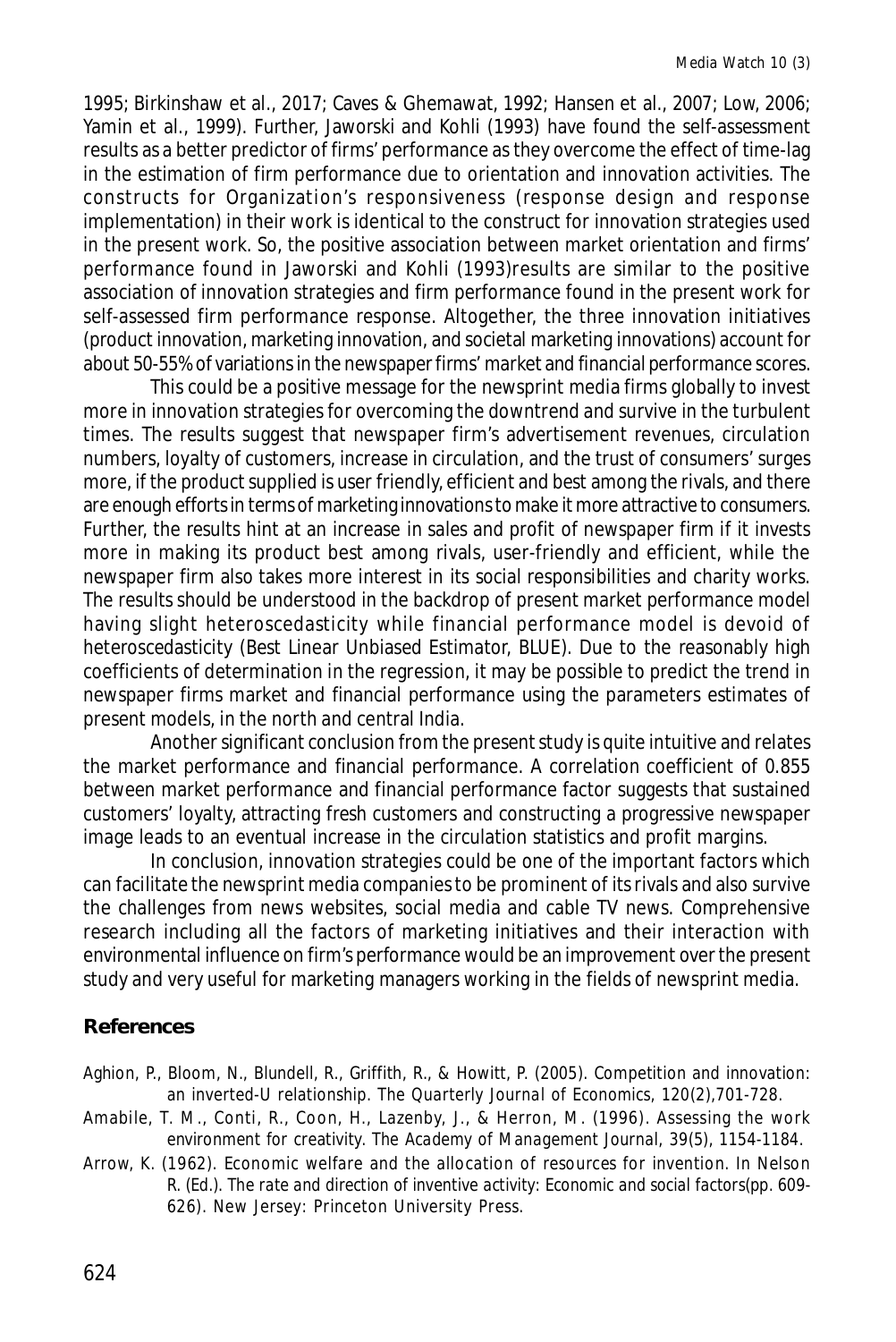- Barney, J. (2000). Firm resources and sustained competitive advantage. *Advances in Strategic Management, 17*(1), 203"227.
- Banbury, C., & Mitchell, W. (1995).The effect of introducing important incremental innovations on market share and business survival. *Strategic Management Journal*, *38*(16), 161- 182.
- Berduygina, O. N., Vladimirova, T. N. & Chernyaeva, E. V. (2019). Trends in the spread of fake news in mass media. *Media Watch, 10*(1), 122-132.
- Bharali, B, & Goswami, A. L. (2018). Fake news: credibility, cultivation syndrome, and the new age media. *Media Watch, 9*(1), 118-130.
- Birkinshaw, J., Hamel, G., & Mol, M. J. (2008). Management innovation. *Academy of Management Review*, *33*(4), 825-845.
- Buijs, J. (2003). Modeling product innovation processes, from linear logic to circular chaos. *Creativity and Innovation Management*, *12*(2), 76-93.
- Caves, R., & Ghemawat P. (1992). Identifying mobility barriers. *Strategic Management Journal*, *13*(1), 1-12.
- Cerny, C.A., & Kaiser, H. F. (1977). A study of a measure of sampling adequacy for factoranalytic correlation matrices. *Multivariate Behavioral Research, 12*(1)*,* 43-47.
- Costello, A. B., & Osborne, J. (2005). Best practices in exploratory factor analysis: four recommendations for getting the most from your analysis. *Practical Assessment Research & Evaluation10*(7), 1-9. Retrieved December 5, 2017, from https:// pareonline.net/pdf/v10n7.pdf.
- Cronholm, S., Göbel, H., & Rittgen, P. (2017). Challenges concerning data-driven innovation, presented at Australasian Conference on Information Systems, Hobart, 2017. Tasmania: University of Tasmania.
- Dess, G.G., & Robinson, R. B. (1984). Measuring organizational performance in the absence of objective measures: The case of the privately held firm and conglomerate business unit. *Strategic Management Journal, 5*(3)*,*265-273.
- Drucker, P. F. (1985). Innovation and Entrepreneurship: Practice and principles. New York: Harper & Row.
- Farooq, G. (2018). Politics of Fake News: how WhatsApp became a potent propaganda tool in India. *Media Watch 9*(1), 106-117.
- Fazhoglu, B., Dalgic, B., & Yereli. A. B. (2016). The effect of innovation on productivity: Evidence from Turkish manufacturing firms. *Munich Personal RePEc Archive*, Retrieved from https://mpra.ub.uni-muenchen.de/75773/1/ MPRA\_paper\_75773.pdf
- Fiol. C. M. (1991). Managing culture as a competitive resource: an identity-based view of sustainable competitive advantage. *Journal of Management, 17*(1)*,*191-211.
- Gilbert, R. (2006). Looking for Mr. Schumpeter: Where are we in the competition- innovation debate? In Jaffe, A. B., Lerner, J., & Stern, S. (Eds.) Innovation policy and the economy (pp. 159 – 215), Massachusetts: MIT Press.
- Gopalkrishnan, S. (2018). The Trump campaign computational propaganda challenge for the Indian parliamentary elections 2019. *Media Watch 9*(1), 79-88.
- Gumusluoglu, L. & Ilsev, A. (2009). Transformational leadership, creativity, and organizational innovation. *Journal of Business Research,62*(4),461-473.
- Hamel, G. (2006). The why, what, and how of management innovation, *Harvard Business Review,* Retrieved from:https://hbr.org/2006/02/the-why-what-and-how-ofmanagement-innovation
- Hamel, G. (2007). *The future of management*. Cambridge, MA: Harvard Business School Press.
- Hansen, M. T., & Birkinshaw, J. (2007). The innovation value chain. *Harvard Business Review, 85*(6), 121-30.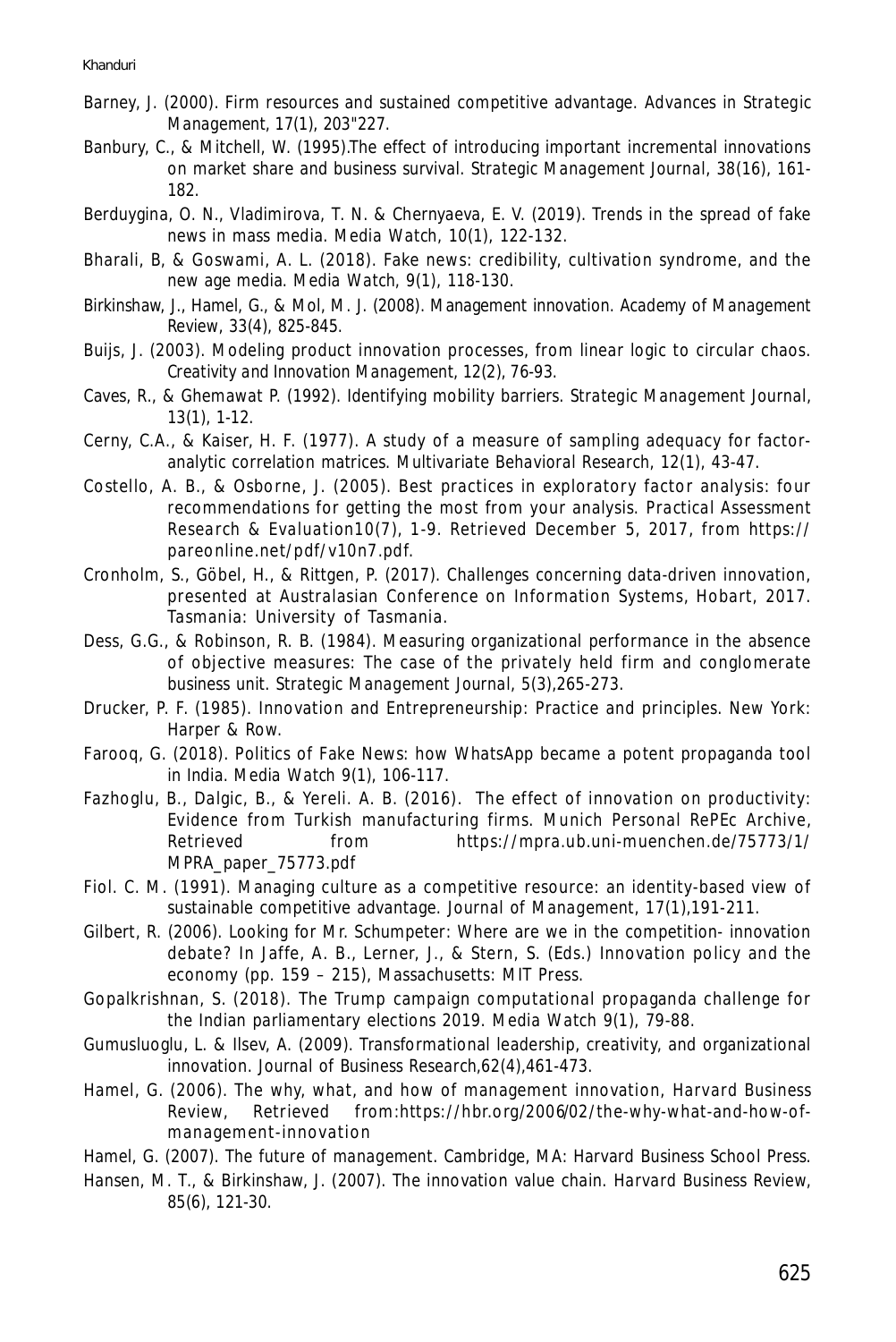- *IBM SPSS*. (n.d.). Retrieved December 6, 2017, from https://www.ibm.com/analytics/datascience/predictive-analytics/spss-statistical-software
- *Indian Readership Survey (IRS-2017) by MRUC (2018).* (n.d.). Retrieved July 15, 2018, from http:/ /mruc.net/uploads/posts/2b17d38a6cf860f0aabf1695c48b27ca.pdf
- Jaworski, B., & Kohli, A. (1993). Market orientation: Antecedents and consequences. *Journal of Marketing, 57*(3),53-70.
- Jung, D. I., Chow, C., & Wu, A. (2003). The role of transformational leadership in enhancing organizational innovation: Hypotheses and some preliminary findings. *The Leadership Quarterly*. *14*(4-5), 525-544.
- Kaiser, H. (1974). An index of factor simplicity. *Psychometrika, 39*(1),31–36.
- Karlsson, C., & Tavassoli S. (2015). Innovation strategies and firm performance. *Centre for Excellence for Science and Innovation Studies Electronic Working Paper Series*, Retrieved from:https://static.sys.kth.se/itm/wp/cesis/cesiswp401.pdf
- Karnik, M. (2016). Six hundred million people are now part of India's middle class—including your local carpenter. *Quartz Media*. Retrieved from https://qz.com/742986/600 million-people-are-now-part-of-indias-middle-class-including-your-localcarpenter/
- Khanduri, S., & Sharma N. (2013).Marketing innovations: Conceptual approaches, impact, and analytical tools. *The IIS University Journal of Social Sciences, 2*(1),150-168
- Kocak, A., Carsrud, A., & Oflazoglu S. (2017). Market, entrepreneurial, and technology orientations: impact on innovation and firm performance. *Management Decision, 55*(2),248-270, https://doi.org/10.1108/MD-04-2015-0146
- Kotler, P., & Keller, K.L. (2012). Marketing management. New Jersey: Pearson Education, Inc.
- Kukreti, S., & Sharma N. (2016). Impact of marketing strategy in newspaper firms in India: Route to survival in the era of digitization. *Research Reinforcement, 1(1),*76-82.
- Kumar, N., Stem L. W., & Anderson J. C. (1993). Conducting inter-organizational research using key informants. *Academy of Management Journal, 38*(6),1-19.
- Lewis, P., & Hilder, P. (2018). Leaked: Cambridge analytic's blueprint for Trump victory. *The Guardian*. Retrieved from https://www.theguardian.com/uk-news/2018/mar/23/ leaked-cambridge-analyticas-blueprint-for-trump-victory
- Low, D. R. (2006). *Innovation and its interaction with market orientation: A study of Australian manufacturing SMEs*. (Doctoral Dissertation). Retrieved from:http:// citeseerx.ist.psu.edu/viewdoc/download?doi=10.1.1.884.8204 &rep=rep1&type=pdf
- Narver, J. C., & Slater, S. F. (1990). The effect of a market orientation on business profitability. *Journal of Marketing, 54*(4),20"35
- Nickell, S. (1996). Competition and corporate performance.*Journal of Political Economy, 104*(4),724-746.
- *OECD & Eurostat.* (n.d.). Retrieved March 4, 2017, from https://www.oecd.org/sti/inno/ 2367580.pdf
- Picard, R. G. (2002). U.S. newspaper Ad revenue shows consistent growth. *Newspaper Research Journal, 23*(4),21-33.
- *Population Growth Rate*. (n.d.). Retrieved August 14, 2018, from https://en.wikipedia.org/ wiki/List\_of\_countries\_by\_population\_growth\_rate
- Ramanujam, V., & Venkatraman N. (1984). An inventory and critique of strategy research using the PIMS database. *Academy of Management Review, 9*(1),138-151.
- *RNI (Registrar of Newspapers for India*. (n.d.)). Retrieved June 03, 2019, from http://rni.nic.in/ all\_page/press\_india.aspx
- Saif, N. M. A. (2015). How does marketing strategy influence firm performance? Implementation of the marketing strategy for firm success. *International Journal of Innovation and Economic Development, 1*(3),7-15.